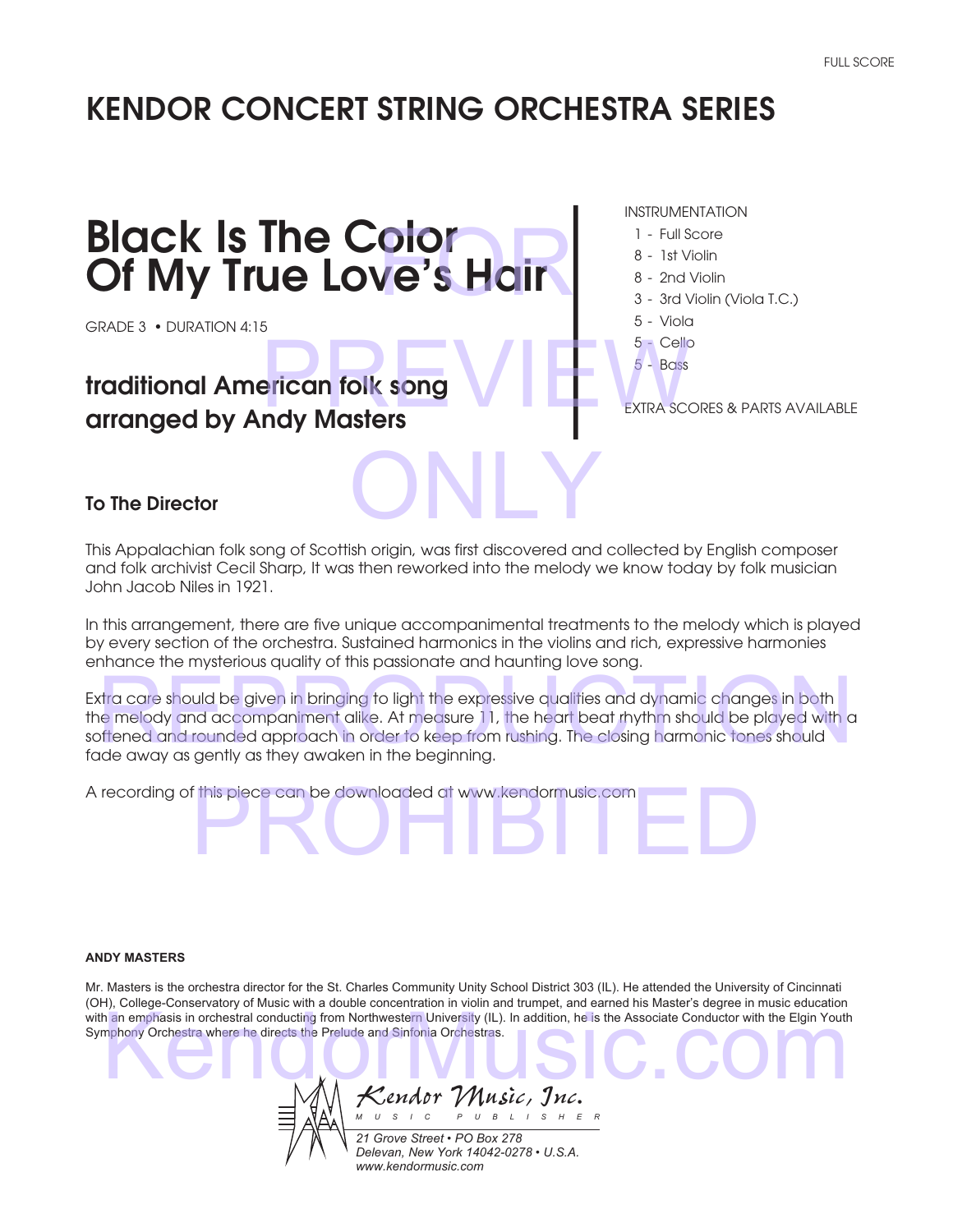# **Black Is The Color Of My True Love's Hair**

Grade 3 duration 4:15

**FULL SCORE** 

**traditional American folk song arranged by Andy Masters**



COPYRIGHT © 2018 BY KENDOR MUSIC, INC. (SESAC), DELEVAN NY 14042 U.S.A. ALL RIGHTS RESERVED - INTERNATIONAL COPYRIGHT SECURED - MADE IN U.S.A.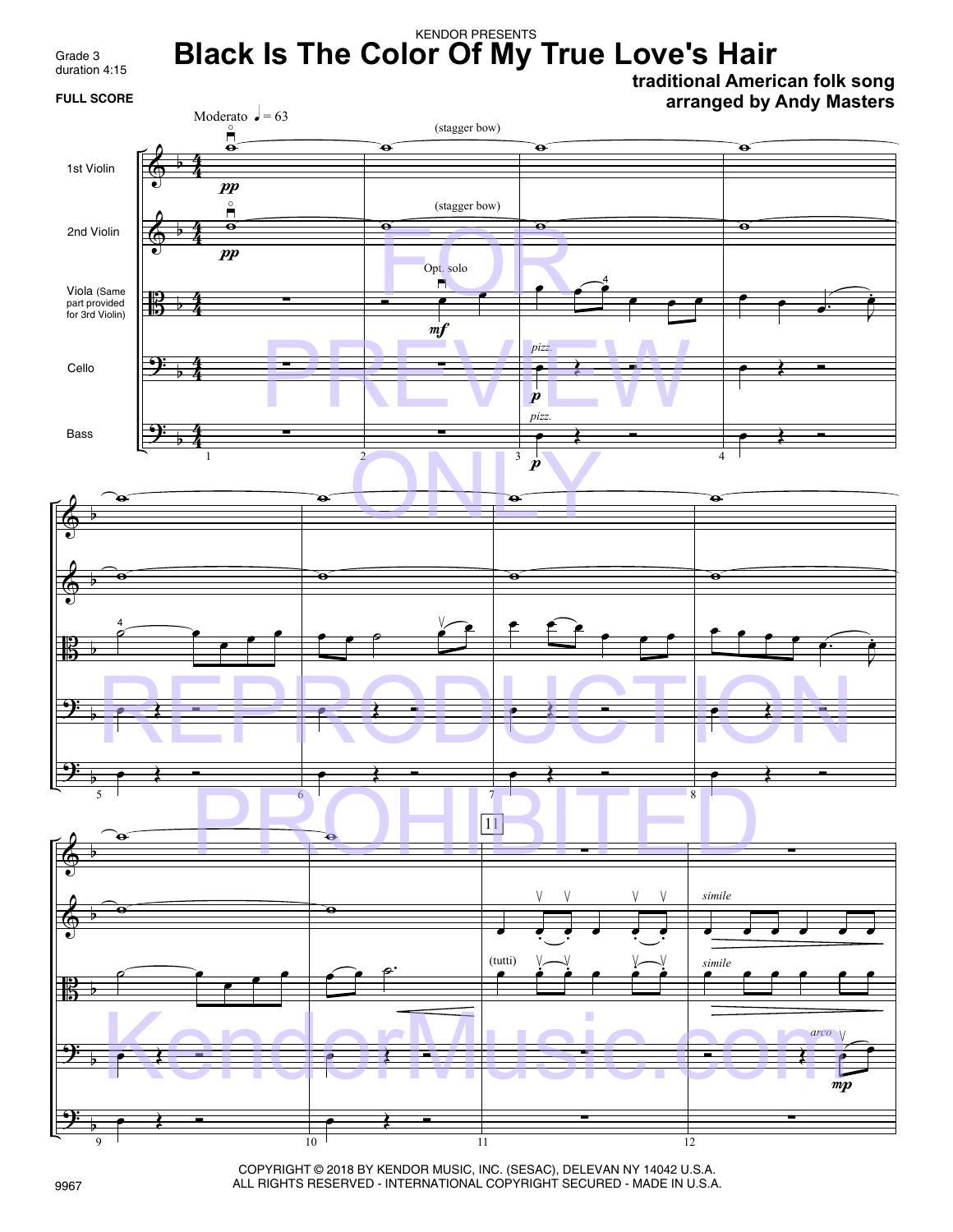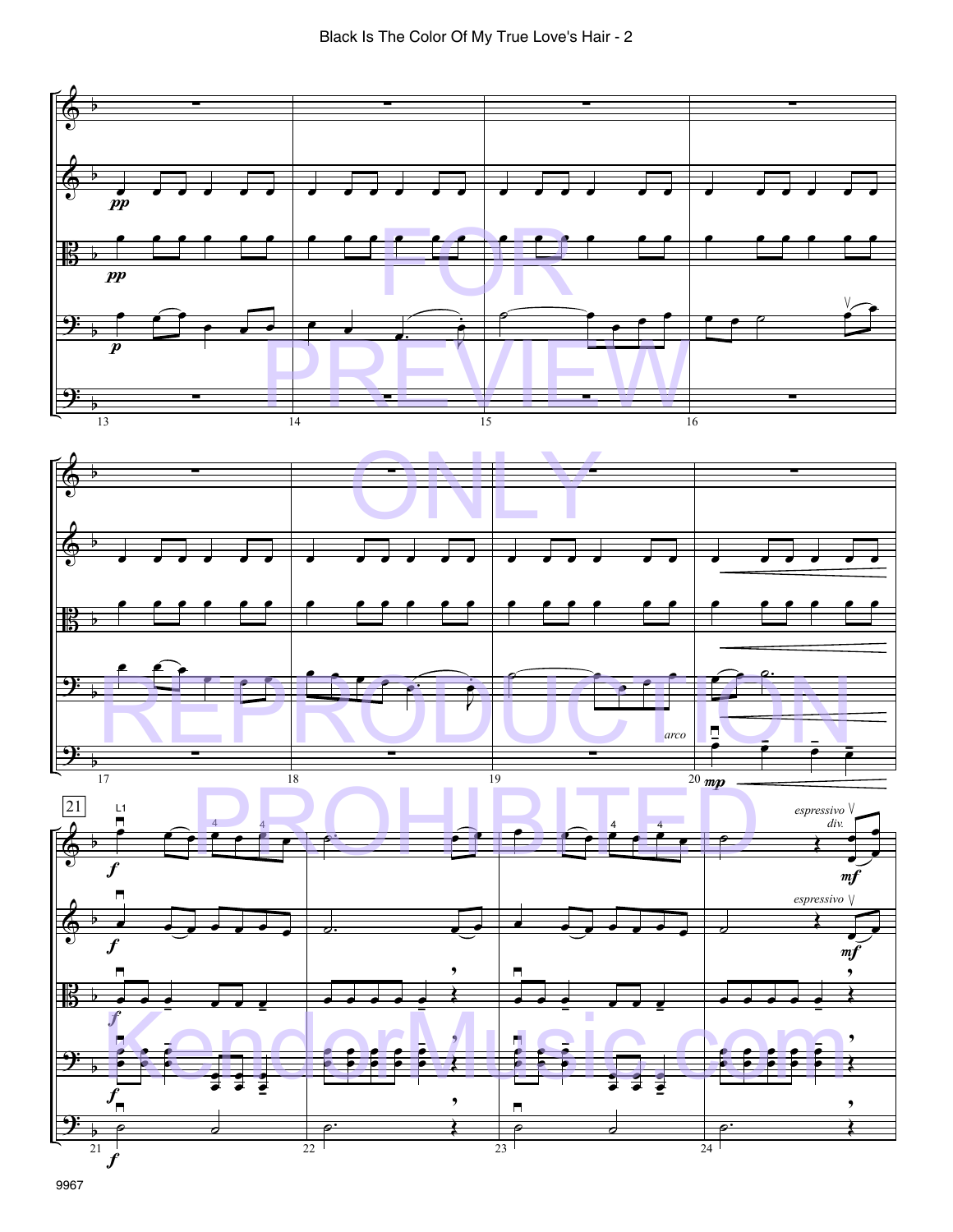

.

˙ 4

œ

˙

 $\frac{4}{\sqrt{2}}$ 

œ œ œ œ œ œ

˙

 $\overline{\mathbf{o}}$ 

 $\Omega$ 

w

<del>. . . . .</del>

 $\overline{\mathscr{E}}$   $\overline{\mathscr{E}}$ 

-

Œ

Œ

Œ

32

˙.

˙.

œ œ œ œ œ œ œ œ œ œ œ ≤ œ

36

 $\overline{e}$ 

4 4

œ œ œ -

œ œ œ œ œ œ -

 $\overline{\mathbf{a}}$ 

œ

œ

 $\mathbb{P}$   $\mathbb{P}$ 

œ

œ ≥

œ œ ≥ œ œ œ œ -

 $rac{1}{35}$ ˙ ≥  $\overline{\cdot}$ -

 $\overline{31}$ 

 $\circ$   $\circ$ 

 $\frac{1}{2}$   $\frac{1}{2}$ 

∨<br>e ≤

˙ œ . œ

 $\overline{\phantom{a}}$  .  $\overline{\phantom{a}}$  .

-

Œ ,

Œ ,

KendorMusic.com

,

<del>. . . . .</del>

 $\circ$  .

œ œ œ œ œ œ œ œ œ œ -

 $rac{1}{34}$ 

œ œ

REPRODUCTION

 $\begin{array}{|c|c|c|c|c|}\hline \rule{0pt}{1ex} & \rule{0pt}{1ex} \rule{0pt}{1ex} \rule{0pt}{1ex} \rule{0pt}{1ex} \rule{0pt}{1ex} \rule{0pt}{1ex} \rule{0pt}{1ex} \rule{0pt}{1ex} \rule{0pt}{1ex} \rule{0pt}{1ex} \rule{0pt}{1ex} \rule{0pt}{1ex} \rule{0pt}{1ex} \rule{0pt}{1ex} \rule{0pt}{1ex} \rule{0pt}{1ex} \rule{0pt}{1ex} \rule{0pt}{1ex} \rule{0pt}{1ex} \rule{0pt}{1ex} \rule{0pt}{1ex} \rule$ 



<u>.</u>

**B** 

b

∨<br>P ≤

˙

˙

I

f 4 ˙

˙

˙

4 4

 $\bullet$   $\bullet$   $\bullet$   $\bullet$   $\bullet$   $\bullet$ 

œ œ œ œ œ œ

30 **o**ʻ

œ

œ

 $\overrightarrow{e}$ -

œ œ œ œ œ œ -

 $\overline{\mathbf{a}}$ 

b

b

b

b

b

œ ≥

f

f

œ œ ≥ œ œ œ œ -

˙ ≥

f

f

 $\overline{\cdot}$ -

b

b

33

29

<u>.</u>

 $\overline{P}$ 

 $\Phi$ 

33

&

**B** 

<u>.</u>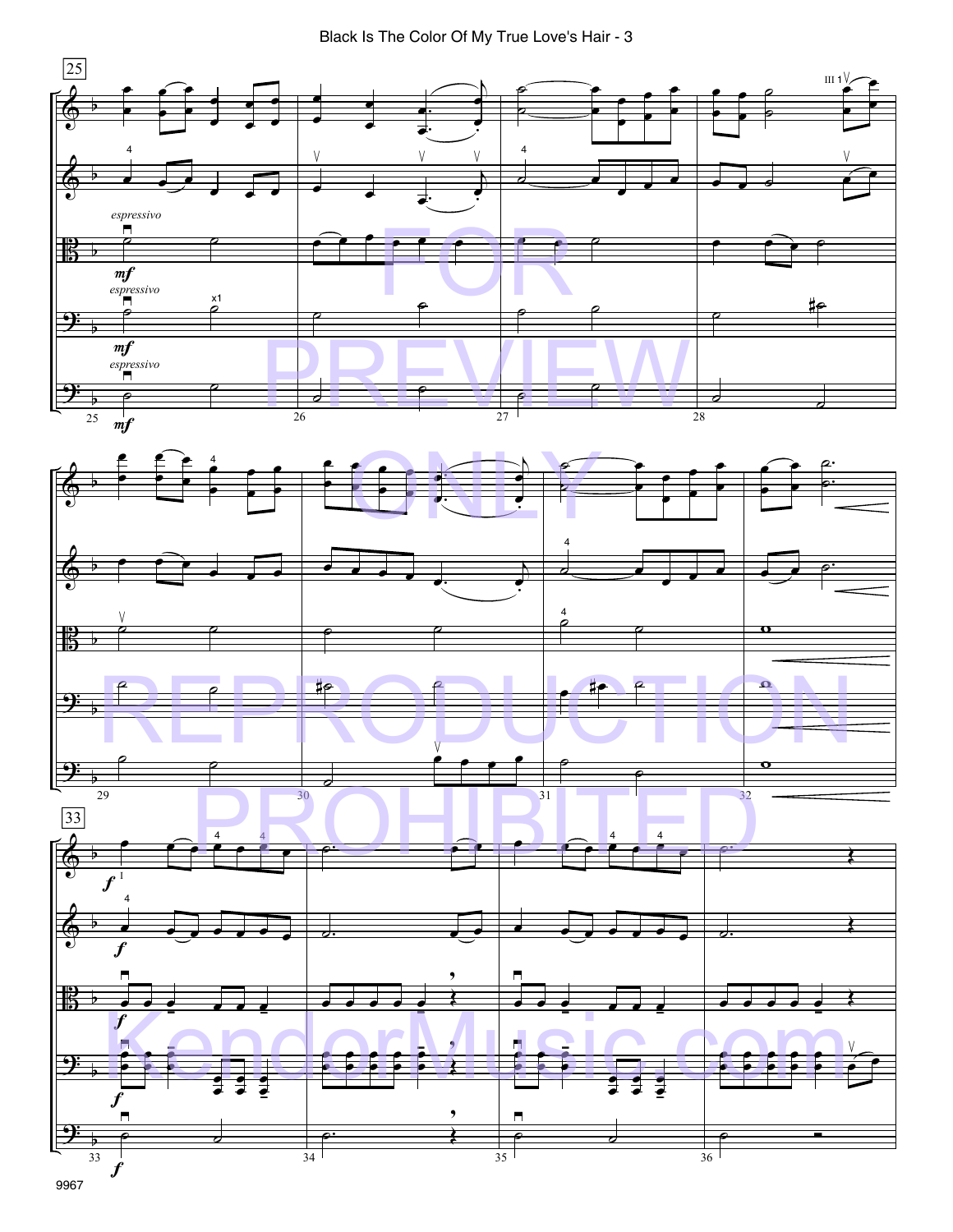Black Is The Color Of My True Love's Hair - 4



9967